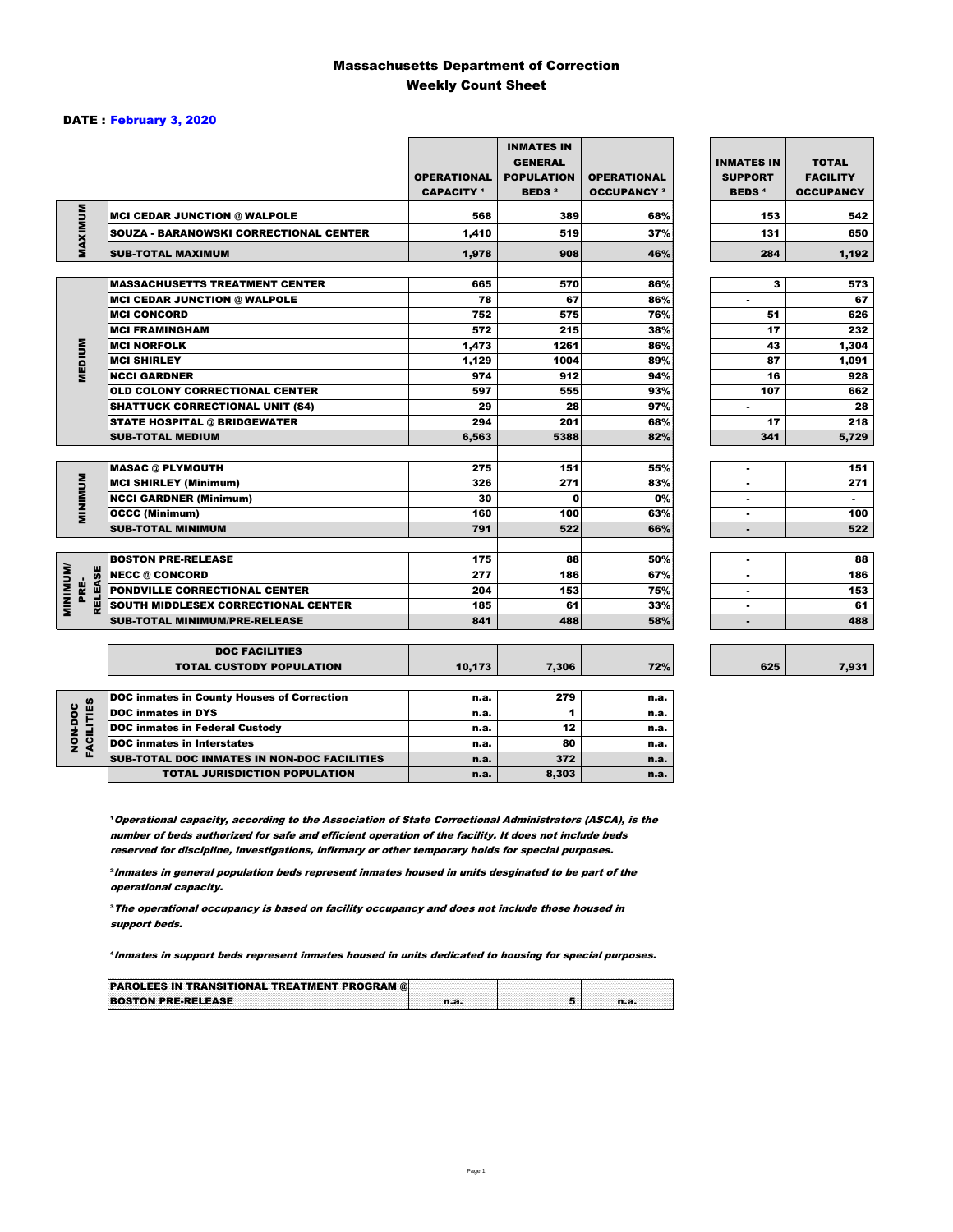### Massachusetts Department of Correction Weekly Count Sheet

| <b>CORRECTIONAL FACILITIES</b>        | <b>TREATMENT</b> | <b>FACILITY</b>  |
|---------------------------------------|------------------|------------------|
| <b>HOSPITAL MISSION</b>               | <b>BEDS</b>      | <b>OCCUPANCY</b> |
| <b>SHATTUCK CORRECTIONAL UNIT(S4)</b> | 29               | 28               |
| <b>STATE HOSPITAL @ BRIDGEWATER</b>   | 372              | 218              |
| <b>TOTAL</b>                          | 401              | 246              |

|                                                                | <b>FACILITY</b>  |
|----------------------------------------------------------------|------------------|
| <b>DOC INMATES IN COUNTY FACILITIES</b>                        | <b>OCCUPANCY</b> |
| <b>BARNSTABLE COUNTY</b>                                       |                  |
| <b>BERKSHIRE COUNTY</b>                                        | 8                |
| <b>BRISTOL COUNTY</b>                                          | ۰                |
| <b>DUKES COUNTY</b>                                            | 0                |
| <b>ESSEX COUNTY</b>                                            | 5                |
| <b>FRANKLIN COUNTY</b>                                         | 15               |
| <b>HAMPDEN COUNTY*</b>                                         | 178              |
| <b>HAMPSHIRE COUNTY</b>                                        | 13               |
| <b>MIDDLESEX COUNTY</b>                                        |                  |
| <b>NORFOLK COUNTY</b>                                          | ۰                |
| <b>PLYMOUTH COUNTY</b>                                         | 59               |
| <b>SUFFOLK COUNTY</b>                                          | 1                |
| <b>WORCESTER COUNTY</b>                                        | 0                |
| <b>TOTAL</b>                                                   | 279              |
| *Note* Hampden County has 85 Section 35 inmates (Stoney Brook) |                  |

|                                        | <b>FACILITY</b>  |
|----------------------------------------|------------------|
| <b>DOC INMATES IN OTHER FACILITIES</b> | <b>OCCUPANCY</b> |
| <b>FEDERAL BUREAU OF PRISONS</b>       | 12 <sub>2</sub>  |
| <b>DYS</b>                             |                  |
| <b>INTERSTATES</b>                     | 80               |
| <b>TOTAL</b>                           | 93               |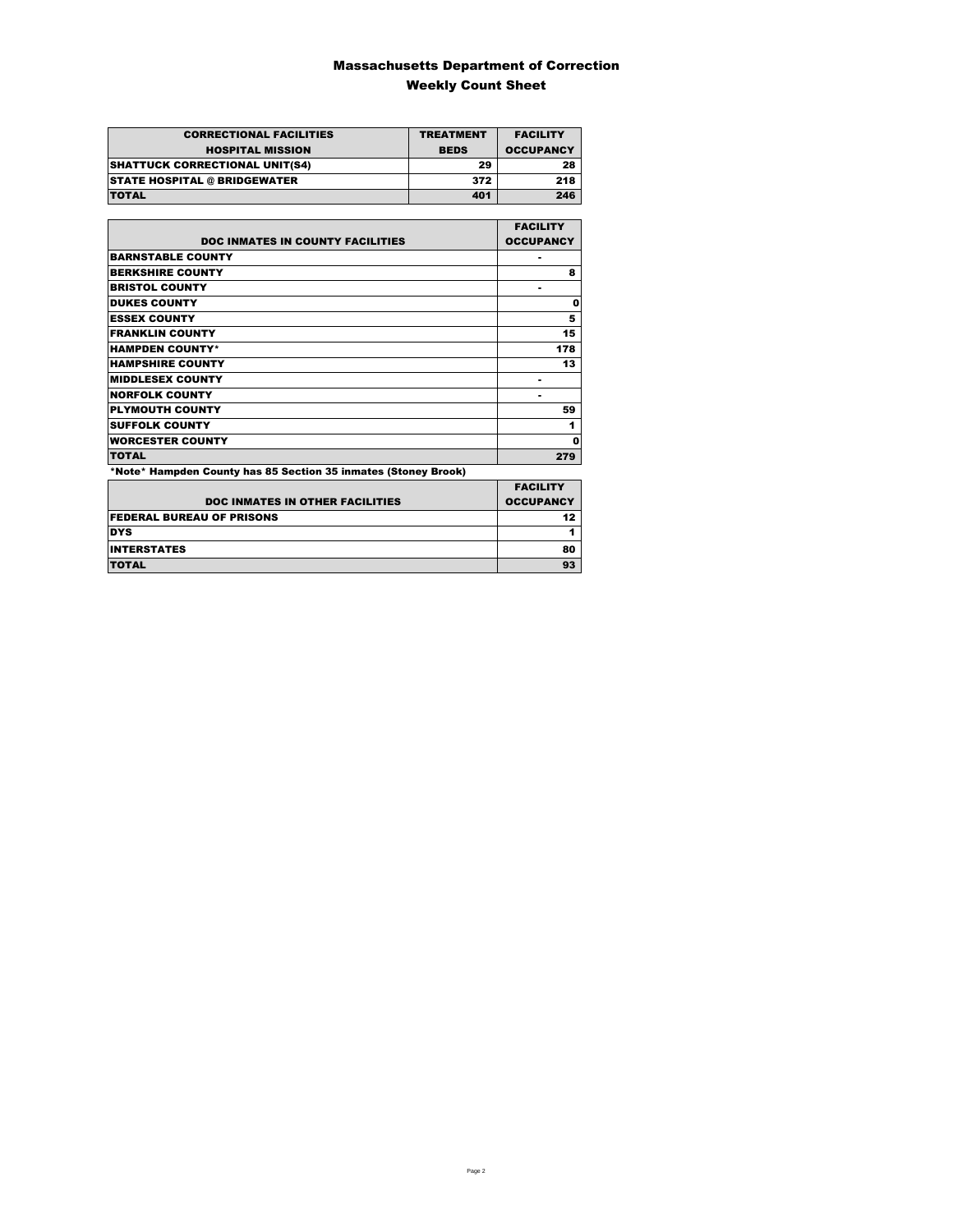#### **02/03/20**

| <b>COUNTY</b>                       | <b>SECURITY LEVEL</b>                 |                              |                                 |                              |                            |                                |                                 |                              |                                     |                                | <b>TOTAL</b>                  |                                                                                                                                                                                             |
|-------------------------------------|---------------------------------------|------------------------------|---------------------------------|------------------------------|----------------------------|--------------------------------|---------------------------------|------------------------------|-------------------------------------|--------------------------------|-------------------------------|---------------------------------------------------------------------------------------------------------------------------------------------------------------------------------------------|
| <b>BARNSTABLE</b>                   | <b>TYPE</b>                           | <b>MAXIMUM</b>               |                                 | <b>MEDIUM</b>                |                            |                                | <b>MINIMUM</b>                  |                              | <b>PRE-RELEASE</b>                  |                                | <b>TOTAL</b>                  |                                                                                                                                                                                             |
|                                     |                                       | <b>MALE</b>                  | <b>FEMALE</b>                   | <b>MALE</b>                  | <b>FEMALE</b>              | <b>MALE</b>                    | <b>FEMALE</b>                   | <b>MALE</b>                  | <b>FEMALE</b>                       | <b>MALE</b>                    | <b>FEMALE</b>                 | <b>FACILITY</b>                                                                                                                                                                             |
|                                     | <b>COUNTY</b>                         | $\mathbf{0}$                 | $\mathbf{0}$                    | 144                          | 9                          | $\mathbf{0}$                   | $\mathbf 0$                     | $\mathbf{0}$                 | $\mathbf{0}$                        | 144                            | 9                             | 153                                                                                                                                                                                         |
| <b>HOUSE OF</b>                     | <b>STATE</b>                          | $\mathbf 0$                  | $\mathbf{0}$                    | 0                            | $\mathbf 0$                | $\mathbf{0}$                   | $\mathbf 0$                     | $\mathbf{0}$                 | $\mathbf 0$                         | 0                              | $\mathbf 0$                   | 0                                                                                                                                                                                           |
| <b>CORRECTION</b>                   | <b>FEDERAL</b>                        | $\mathbf 0$                  | $\mathbf{0}$                    | $\Omega$                     | $\overline{0}$<br>9        | $\mathbf{0}$<br>$\overline{0}$ | $\mathbf 0$<br>$\mathbf 0$      | $\mathbf{0}$                 | $\mathbf 0$                         | 0                              | $\mathbf 0$                   | $\mathbf 0$                                                                                                                                                                                 |
|                                     | <b>TOTAL</b><br><b>COUNTY</b>         | $\mathbf 0$<br>$\mathbf 0$   | $\mathbf 0$<br>$\mathbf{0}$     | 144<br>108                   | 17                         | $\mathbf{0}$                   | $\mathbf{0}$                    | $\mathbf 0$<br>$\mathbf{0}$  | $\mathbf 0$<br>$\mathbf 0$          | 144<br>108                     | $9\,$<br>17                   | 153<br>125                                                                                                                                                                                  |
| JAIL                                | <b>OTHER COUNTY</b>                   | $\mathbf{0}$                 | $\mathbf{0}$                    | 0                            | 0                          | $\mathbf{0}$                   | $\mathbf{0}$                    | $\mathbf{0}$                 | $\mathbf 0$                         | 0                              | $\mathbf 0$                   | 0                                                                                                                                                                                           |
|                                     | <b>FEDERAL</b>                        | $\mathbf{0}$                 | $\mathbf 0$                     | $\mathbf 0$                  | $\mathbf 0$                | $\mathbf 0$                    | $\mathbf{0}$                    | $\mathbf 0$                  | 0                                   | 0                              | $\mathbf 0$                   | $\overline{0}$                                                                                                                                                                              |
|                                     | <b>TOTAL</b>                          | $\overline{0}$               | $\overline{0}$                  | 108                          | 17                         | $\Omega$                       | $\Omega$                        | $\mathbf{0}$                 | $\overline{0}$                      | 108                            | 17                            | 125                                                                                                                                                                                         |
|                                     | <b>FACILITY TOTAL</b>                 | $\mathbf 0$                  | $\mathbf{0}$                    | 252                          | 26                         | 0                              | 0                               | $\bf{0}$                     | 0                                   | 252                            | 26                            | 278                                                                                                                                                                                         |
| <b>BERKSHIRE</b>                    | <b>TYPE</b>                           |                              | <b>MAXIMUM</b>                  | <b>MEDIUM</b>                |                            |                                | <b>MINIMUM</b>                  |                              | <b>PRE-RELEASE</b>                  |                                | <b>TOTAL</b>                  |                                                                                                                                                                                             |
|                                     |                                       | <b>MALE</b>                  | <b>FEMALE</b>                   | <b>MALE</b>                  | <b>FEMALE</b>              | <b>MALE</b>                    | <b>FEMALE</b>                   | <b>MALE</b>                  | <b>FEMALE</b>                       | <b>MALE</b>                    | <b>FEMALE</b>                 | <b>FACILITY</b>                                                                                                                                                                             |
|                                     | <b>COUNTY</b>                         | 0                            | 0                               | 104                          | 0                          | $\mathbf 0$                    | $\mathbf{0}$                    | $\mathbf 0$                  | 0                                   | 104                            | 0                             | 104                                                                                                                                                                                         |
| <b>HOUSE OF</b>                     | <b>STATE</b>                          | $\mathbf{0}$                 | $\mathbf 0$                     | 8                            | $\mathbf 0$                | $\mathbf{0}$                   | $\mathbf{0}$                    | $\mathbf 0$                  | $\mathbf 0$                         | 8                              | $\mathbf{0}$                  | 8                                                                                                                                                                                           |
| <b>CORRECTION</b>                   | <b>FEDERAL</b>                        | $\mathbf{0}$                 | $\mathbf 0$                     | $\Omega$                     | $\mathbf{0}$               | $\mathbf{0}$                   | $\mathbf{0}$                    | $\pmb{0}$                    | $\overline{0}$                      | 0                              | $\mathbf 0$                   | $\mathbf 0$                                                                                                                                                                                 |
|                                     | <b>TOTAL</b>                          | $\overline{0}$               | $\mathbf{0}$                    | 112                          | $\overline{0}$             | $\overline{0}$                 | $\overline{0}$                  | $\mathbf 0$                  | $\overline{0}$                      | 112                            | $\mathbf 0$                   | $\overline{112}$                                                                                                                                                                            |
| <b>JAIL</b>                         | <b>COUNTY</b><br><b>OTHER COUNTY</b>  | $\mathbf{0}$<br>$\mathbf{0}$ | $\mathbf{0}$<br>$\mathbf{0}$    | 88<br>0                      | $\mathbf 0$<br>$\mathbf 0$ | $\mathbf{0}$<br>$\mathbf{0}$   | $\mathbf 0$<br>$\mathbf{0}$     | $\mathbf{0}$<br>$\mathbf{0}$ | $\mathbf 0$<br>$\mathbf 0$          | 88<br>0                        | $\mathbf{0}$<br>$\mathbf 0$   | 88<br>0                                                                                                                                                                                     |
|                                     | <b>FEDERAL</b>                        | $\mathbf{0}$                 | $\mathbf{0}$                    | $\Omega$                     | $\mathbf{0}$               | $\mathbf{0}$                   | $\mathbf{0}$                    | $\mathbf{O}$                 | $\mathbf 0$                         | 0                              | $\mathbf 0$                   | 0                                                                                                                                                                                           |
|                                     | <b>TOTAL</b>                          | $\mathbf 0$                  | $\mathbf 0$                     | 88                           | $\mathbf 0$                | $\mathbf 0$                    | $\mathbf 0$                     | $\mathbf 0$                  | $\mathbf 0$                         | 88                             | $\mathbf 0$                   | 88                                                                                                                                                                                          |
|                                     | <b>FACILITY TOTAL</b>                 | 0                            | $\bf{0}$                        | 200                          | $\mathbf{0}$               | 0                              | $\mathbf 0$                     | $\mathbf 0$                  | 0                                   | 200                            | 0                             | 200                                                                                                                                                                                         |
|                                     |                                       |                              |                                 |                              |                            |                                |                                 |                              |                                     |                                |                               |                                                                                                                                                                                             |
| <b>BRISTOL</b><br><b>Ash Street</b> | <b>TYPE</b>                           | <b>MALE</b>                  | <b>MAXIMUM</b><br><b>FEMALE</b> | <b>MEDIUM</b><br><b>MALE</b> | <b>FEMALE</b>              | <b>MALE</b>                    | <b>MINIMUM</b><br><b>FEMALE</b> | <b>MALE</b>                  | <b>PRE-RELEASE</b><br><b>FEMALE</b> | <b>MALE</b>                    | <b>TOTAL</b><br><b>FEMALE</b> | <b>FACILITY</b>                                                                                                                                                                             |
|                                     | <b>COUNTY</b>                         | $\mathbf{0}$                 | $\mathbf{0}$                    | 18                           | $\mathbf{0}$               | $\mathbf{0}$                   | $\mathbf{0}$                    | 0                            | $\mathbf{0}$                        | 18                             | $\mathbf{0}$                  | 18                                                                                                                                                                                          |
| <b>HOUSE OF</b>                     | <b>STATE</b>                          | $\mathbf{0}$                 | $\pmb{0}$                       |                              | $\mathbf 0$                | $\mathbf{0}$                   | $\mathbf{0}$                    | $\mathbf 0$                  | 0                                   | 0                              | $\pmb{0}$                     | 0                                                                                                                                                                                           |
| <b>CORRECTION</b>                   | <b>FEDERAL</b>                        | $\mathbf{0}$                 | $\mathbf 0$                     |                              | $\mathbf{0}$               | $\mathbf{0}$                   | $\mathbf{0}$                    | $\mathbf 0$                  | $\mathbf 0$                         | $\mathbf 0$                    | $\mathbf 0$                   | 0                                                                                                                                                                                           |
|                                     | <b>TOTAL</b>                          | $\mathbf 0$                  | $\mathbf 0$                     | 18                           | $\mathbf 0$                | $\mathbf{0}$                   | $\overline{0}$                  | $\mathbf 0$                  | $\overline{0}$                      | 18                             | $\mathbf{0}$                  | 18                                                                                                                                                                                          |
|                                     | <b>COUNTY</b>                         | $\mathbf 0$                  | $\mathbf{0}$                    | 141                          | $\overline{0}$             | $\mathbf 0$                    | $\mathbf 0$                     | $\mathbf{0}$                 | $\mathbf 0$                         | 141                            | $\mathbf{0}$                  | 141                                                                                                                                                                                         |
| JAIL                                | <b>OTHER COUNTY</b><br><b>FEDERAL</b> | $\mathbf{0}$<br>$\mathbf{0}$ | $\mathbf{0}$<br>$\mathbf 0$     |                              | $\mathbf 0$<br>$\mathbf 0$ | $\mathbf{0}$<br>$\mathbf{0}$   | $\mathbf 0$<br>$\mathbf{0}$     | $\mathbf{0}$<br>$\mathbf 0$  | $\overline{0}$<br>$\mathbf 0$       | 0<br>$\mathbf 0$               | $\mathbf{0}$<br>$\mathbf 0$   | 0<br>$\mathbf 0$                                                                                                                                                                            |
|                                     | <b>TOTAL</b>                          | $\mathbf 0$                  | $\mathbf{0}$                    | 141                          | $\mathbf 0$                | $\mathbf{0}$                   | $\Omega$                        | $\mathbf{0}$                 | $\overline{0}$                      | 141                            | $\mathbf{0}$                  | 141                                                                                                                                                                                         |
|                                     | <b>FACILITY TOTAL</b>                 |                              |                                 |                              |                            |                                |                                 |                              |                                     |                                |                               |                                                                                                                                                                                             |
|                                     |                                       | 0                            | 0                               | 159                          | 0                          | 0                              | 0                               | 0                            | 0                                   | 159                            | 0                             | 159                                                                                                                                                                                         |
|                                     |                                       |                              |                                 |                              |                            |                                |                                 |                              |                                     |                                |                               |                                                                                                                                                                                             |
| <b>BRISTOL</b>                      | <b>TYPE</b>                           |                              | <b>MAXIMUM</b>                  | <b>MEDIUM</b>                |                            |                                | <b>MINIMUM</b>                  |                              | <b>PRE-RELEASE</b>                  |                                | <b>TOTAL</b>                  |                                                                                                                                                                                             |
| <b>Dartmouth</b>                    | <b>COUNTY</b>                         | <b>MALE</b><br>$\mathbf 0$   | <b>FEMALE</b><br>$\mathbf{0}$   | <b>MALE</b><br>233           | <b>FEMALE</b><br>2         | <b>MALE</b>                    | <b>FEMALE</b>                   | <b>MALE</b><br>$\mathbf{0}$  | <b>FEMALE</b><br>0                  | <b>MALE</b>                    | <b>FEMALE</b><br>2            | <b>FACILITY</b>                                                                                                                                                                             |
| <b>HOUSE OF</b>                     | <b>STATE</b>                          | $\mathbf{0}$                 | $\mathbf{0}$                    | 0                            | $\mathbf 0$                |                                |                                 | $\mathbf{0}$                 | $\mathbf 0$                         | 233<br>0                       | $\mathbf 0$                   | 235<br>0                                                                                                                                                                                    |
| <b>CORRECTION</b>                   | <b>FEDERAL</b>                        | $\mathbf{0}$                 | $\mathbf 0$                     | $\mathbf 0$                  | $\mathbf 0$                |                                |                                 | $\mathbf 0$                  | $\mathbf 0$                         | 0                              | 0                             |                                                                                                                                                                                             |
|                                     | <b>TOTAL</b>                          | $\mathbf 0$                  | $\mathbf{0}$                    | 233                          | $\overline{c}$             | $\mathbf{0}$                   | $\mathbf 0$                     | $\mathbf{0}$                 | $\overline{0}$                      | 233                            | $\overline{2}$                | 235                                                                                                                                                                                         |
|                                     | <b>COUNTY</b>                         | $\mathbf{0}$                 | $\pmb{0}$                       | 338                          | 17                         | $\mathbf{0}$                   | $\mathbf{0}$                    | $\mathbf 0$                  | 0                                   | 338                            | 17                            | 355                                                                                                                                                                                         |
| <b>JAIL</b>                         | <b>OTHER COUNTY</b>                   | $\mathbf 0$                  | $\mathbf{0}$                    | 131                          | $\mathbf 0$                | $\Omega$                       | $\mathbf 0$                     | $\mathbf{0}$                 | 0                                   | 131                            | $\mathbf 0$                   | 131                                                                                                                                                                                         |
|                                     | <b>FEDERAL</b>                        | $\mathbf 0$                  | $\mathbf{0}$<br>$\mathbf{0}$    | $\mathbf 0$                  | $\mathbf 0$                | $\mathbf{0}$<br>$\mathbf{0}$   | $\mathbf{0}$<br>$\mathbf 0$     | $\mathbf{O}$<br>$\mathbf{0}$ | $\mathbf 0$<br>$\overline{0}$       | 0                              | $\mathbf 0$                   | 0                                                                                                                                                                                           |
|                                     | <b>TOTAL</b><br><b>FACILITY TOTAL</b> | $\mathbf 0$<br>0             | $\mathbf{0}$                    | 469<br>702                   | 17<br>19                   | 0                              | $\mathbf{0}$                    | 0                            | 0                                   | 469<br>702                     | 17<br>19                      | 486<br>721                                                                                                                                                                                  |
|                                     |                                       |                              |                                 |                              |                            |                                |                                 |                              |                                     |                                |                               |                                                                                                                                                                                             |
| <b>BRISTOL</b>                      | <b>TYPE</b>                           |                              | <b>MAXIMUM</b>                  |                              | <b>MEDIUM</b>              |                                | <b>MINIMUM</b>                  |                              | <b>PRE-RELEASE</b>                  |                                | <b>TOTAL</b>                  |                                                                                                                                                                                             |
| <b>Women's Center</b>               |                                       | <b>MALE</b>                  | <b>FEMALE</b>                   | <b>MALE</b>                  | <b>FEMALE</b>              | <b>MALE</b>                    | <b>FEMALE</b>                   | <b>MALE</b>                  | <b>FEMALE</b>                       | <b>MALE</b>                    | <b>FEMALE</b>                 | <b>FACILITY</b>                                                                                                                                                                             |
| <b>SENTENCED</b>                    | <b>COUNTY</b><br><b>STATE</b>         | $\mathbf{0}$<br>$\Omega$     |                                 | $\mathbf{0}$<br>$\Omega$     | 12                         | $\mathbf{0}$<br>$\overline{0}$ | 6<br>$\Omega$                   | $\mathbf{0}$<br>$\Omega$     | $\mathbf 0$<br>$\overline{0}$       | $\mathbf{0}$<br>$\overline{0}$ | 18<br>$\mathbf 0$             |                                                                                                                                                                                             |
|                                     | <b>FEDERAL</b>                        | $\mathbf{0}$                 |                                 | $\mathbf 0$                  | $\mathbf 0$                | $\mathbf{0}$                   | $\mathbf 0$                     | $\mathbf 0$                  | 0                                   | $\pmb{0}$                      | $\mathbf 0$                   | 18                                                                                                                                                                                          |
|                                     | <b>TOTAL</b>                          | $\pmb{0}$                    | $\mathbf{0}$                    | $\pmb{0}$                    | 12                         | $\mathbf 0$                    | $\,6$                           | $\pmb{0}$                    | $\mathbf 0$                         | $\bf 0$                        | 18                            |                                                                                                                                                                                             |
|                                     | <b>COUNTY</b>                         | $\mathbf{0}$                 |                                 | $\mathbf 0$                  | 30                         | $\mathbf{0}$                   | $\pmb{0}$                       | $\mathbf 0$                  | 0                                   | $\pmb{0}$                      | 30                            |                                                                                                                                                                                             |
| <b>UNSENTENCED</b>                  | INS                                   | $\mathbf{0}$                 |                                 | $\mathbf 0$                  | 12                         | $\overline{0}$                 | $\mathbf{0}$                    | $\mathbf 0$                  | 0                                   | 0                              | 12                            |                                                                                                                                                                                             |
|                                     | <b>FEDERAL</b>                        | $\mathbf{0}$                 |                                 | $\mathbf 0$                  | $\mathbf 0$                | $\mathbf{0}$                   | $\mathbf{0}$                    | $\mathbf 0$                  | 0                                   | $\pmb{0}$                      | 0                             |                                                                                                                                                                                             |
|                                     | <b>TOTAL</b>                          | $\mathbf 0$<br>$\mathbf 0$   | $\mathbf 0$<br>$\bf{0}$         | $\overline{0}$               | 42                         | $\overline{0}$<br>0            | $\mathbf{0}$                    | $\mathbf 0$                  | $\mathbf 0$<br>0                    | $\mathbf{0}$                   | 42<br>60                      |                                                                                                                                                                                             |
|                                     | <b>FACILITY TOTAL</b>                 |                              |                                 | $\mathbf 0$                  | 54                         |                                | 6                               | $\mathbf{0}$                 |                                     | 0                              |                               |                                                                                                                                                                                             |
| <b>DUKES</b>                        | <b>TYPE</b>                           |                              | <b>MAXIMUM</b>                  |                              | <b>MEDIUM</b>              |                                | <b>MINIMUM</b>                  |                              | <b>PRE-RELEASE</b>                  |                                | <b>TOTAL</b>                  |                                                                                                                                                                                             |
|                                     |                                       | <b>MALE</b>                  | <b>FEMALE</b>                   | <b>MALE</b>                  | <b>FEMALE</b>              | <b>MALE</b>                    | <b>FEMALE</b>                   | <b>MALE</b>                  | <b>FEMALE</b>                       | <b>MALE</b>                    |                               | <b>FEMALE   FACILITY</b>                                                                                                                                                                    |
| <b>HOUSE OF</b>                     | <b>COUNTY</b><br><b>STATE</b>         | 4                            | $\mathbf{0}$<br>$\mathbf 0$     | 5                            | $\mathbf 0$<br>$\mathbf 0$ | 7                              | 0<br>$\mathbf 0$                |                              | 0<br>0                              | 16<br>0                        | $\mathbf 0$<br>$\mathbf{0}$   |                                                                                                                                                                                             |
| <b>CORRECTION</b>                   | <b>FEDERAL</b>                        |                              | $\mathbf 0$                     |                              | $\mathbf{0}$               |                                | $\bf 0$                         |                              | 0                                   | $\mathbf 0$                    | $\mathbf{0}$                  |                                                                                                                                                                                             |
|                                     | <b>TOTAL</b>                          | $\overline{4}$               | $\mathbf{0}$                    | 5                            | $\pmb{0}$                  | $\overline{7}$                 | $\overline{0}$                  | $\mathbf{0}$                 | $\overline{0}$                      | 16                             | $\pmb{0}$                     |                                                                                                                                                                                             |
|                                     | <b>COUNTY</b>                         |                              | $\mathbf 0$                     | $\mathbf{0}$                 | $\mathbf 0$                | $\mathbf 0$                    | $\mathbf 0$                     | $\mathbf 0$                  | $\mathbf{0}$                        | 0                              | $\mathbf{0}$                  |                                                                                                                                                                                             |
| JAIL                                | <b>OTHER COUNTY</b>                   |                              | $\mathbf{O}$                    | $\mathbf{0}$                 | $\mathbf 0$                | $\mathbf{0}$                   | $\mathbf{0}$                    | $\mathbf 0$                  | $\mathbf 0$                         | $\pmb{0}$                      | $\mathbf 0$                   |                                                                                                                                                                                             |
|                                     | <b>FEDERAL</b><br><b>TOTAL</b>        | $\mathbf 0$                  | $\mathbf 0$<br>$\mathbf{0}$     | $\mathbf 0$<br>$\mathbf 0$   | $\mathbf 0$<br>$\mathbf 0$ | $\mathbf 0$<br>$\mathbf 0$     | $\mathbf 0$<br>$\mathbf 0$      | $\mathbf{0}$<br>$\mathbf 0$  | 0                                   | $\mathbf 0$<br>$\mathbf 0$     | $\mathbf 0$<br>$\mathbf 0$    | $\mathbf 0$<br>$\overline{0}$<br>$\pmb{0}$<br>18<br>30<br>12<br>$\mathbf 0$<br>42<br>60<br>16<br>$\mathbf 0$<br>$\mathbf 0$<br>16<br>$\mathbf 0$<br>$\mathbf 0$<br>$\mathbf 0$<br>$\pmb{0}$ |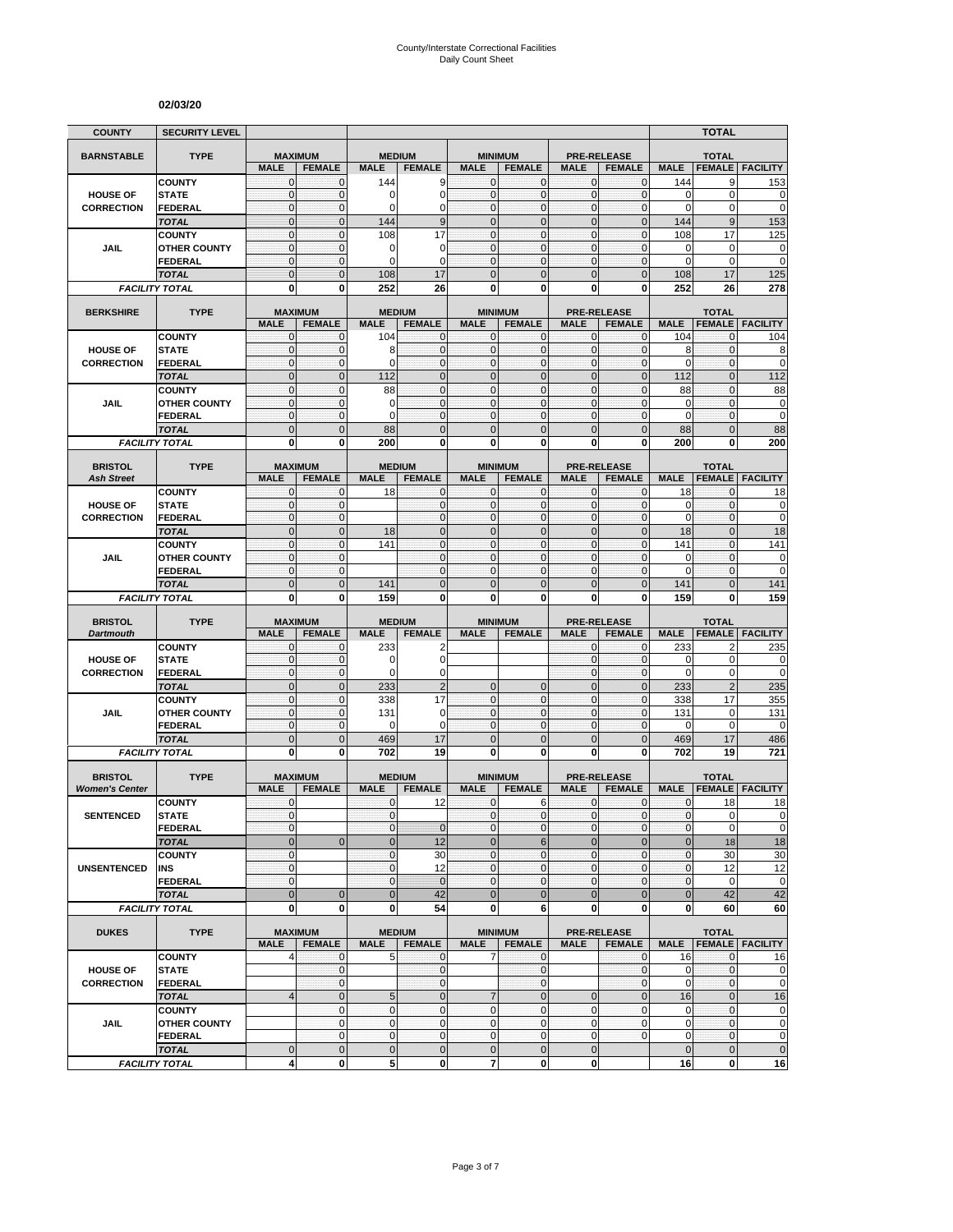# County/Interstate Correctional Facilities Daily Count Sheet

| <b>ESSEX</b><br><b>Middleton</b> | <b>TYPE</b>                          | <b>MAXIMUM</b><br><b>MALE</b> | <b>FEMALE</b>               | <b>MEDIUM</b><br><b>MALE</b> | <b>FEMALE</b>                  | <b>MINIMUM</b><br><b>MALE</b> | <b>FEMALE</b>                   | <b>MALE</b>                    | <b>PRE-RELEASE</b><br><b>FEMALE</b> | <b>MALE</b>       | <b>TOTAL</b>                  | <b>FEMALE   FACILITY</b> |
|----------------------------------|--------------------------------------|-------------------------------|-----------------------------|------------------------------|--------------------------------|-------------------------------|---------------------------------|--------------------------------|-------------------------------------|-------------------|-------------------------------|--------------------------|
|                                  | <b>COUNTY</b>                        | 0                             | $\Omega$                    | 335                          | $\mathbf 0$                    | $\mathbf{0}$                  | $\Omega$                        | $\mathbf{0}$                   | $\mathbf{0}$                        | 335               | 0                             | 335                      |
| <b>HOUSE OF</b>                  | <b>STATE</b>                         | $\mathbf 0$                   | $\mathbf{0}$                |                              | $\mathbf{0}$                   | $\mathbf{O}$                  | $\mathbf{0}$                    | $\mathbf{0}$                   | $\mathbf 0$                         | $\mathbf 0$       | $\mathbf 0$                   | $\mathbf 0$              |
| <b>CORRECTION</b>                | <b>FEDERAL</b>                       | $\mathbf 0$                   | $\Omega$                    |                              | $\Omega$                       | $\mathbf{0}$                  | $\Omega$                        | $\Omega$                       | $\mathbf 0$                         | 0                 | $\Omega$                      | $\mathbf 0$              |
|                                  | <b>TOTAL</b>                         | $\overline{0}$                | $\mathbf{0}$                | 335                          | $\mathbf{0}$                   | $\mathbf{0}$                  | $\overline{0}$                  | $\mathbf{0}$                   | $\overline{0}$                      | 335               | $\overline{0}$                | 335                      |
|                                  | <b>COUNTY</b>                        | $\mathbf 0$                   | $\mathbf{0}$                | 719                          | 17                             | $\mathbf{O}$                  | $\mathbf{0}$                    | $\mathbf{0}$                   | $\mathbf 0$                         | 719               | 17                            | 736                      |
| <b>JAIL</b>                      | <b>OTHER COUNTY</b>                  | $\mathbf 0$                   | $\mathbf{0}$                |                              |                                | $\mathbf{O}$                  | $\mathbf{0}$                    | $\overline{0}$                 | $\mathbf 0$                         | 0                 | 0                             | 0                        |
|                                  | <b>FEDERAL</b>                       | 0                             | $\mathbf{0}$                | $\mathbf{1}$                 |                                | $\mathbf{O}$                  | $\mathbf{0}$                    | $\mathbf{0}$                   | 0                                   | 1                 | 0                             | $\mathbf{1}$             |
|                                  | <b>TOTAL</b>                         | $\overline{0}$                | $\mathbf{0}$                | 720                          | 17                             | $\mathbf{0}$                  | $\overline{0}$                  | $\Omega$                       | $\overline{0}$                      | 720               | 17                            | 737                      |
|                                  | <b>FACILITY TOTAL</b>                | 0                             | 0                           | 1055                         | 17                             | $\mathbf 0$                   | $\bf{0}$                        | 0                              | $\bf{0}$                            | 1055              | 17                            | 1072                     |
| <b>ESSEX</b>                     | <b>TYPE</b>                          | <b>MAXIMUM</b>                |                             |                              | <b>MEDIUM</b>                  |                               | <b>MINIMUM</b>                  |                                | <b>PRE-RELEASE</b>                  |                   | <b>TOTAL</b>                  |                          |
| W.I.T.                           |                                      | <b>MALE</b>                   | <b>FEMALE</b>               | <b>MALE</b>                  | <b>FEMALE</b>                  | <b>MALE</b>                   | <b>FEMALE</b>                   | <b>MALE</b>                    | <b>FEMALE</b>                       | <b>MALE</b>       | <b>FEMALE</b>                 | <b>FACILITY</b>          |
|                                  | <b>COUNTY</b>                        | 0                             | $\mathbf{0}$                | 0                            | 0                              | 0                             | 0                               | $\mathbf{0}$                   | 25                                  | 0                 | 25                            | 25                       |
| <b>SENTENCED</b>                 | <b>STATE</b>                         | 0                             | $\mathbf 0$                 | $\mathbf 0$                  | $\mathbf{0}$                   | $\mathbf{0}$                  | $\mathbf 0$                     | $\mathbf{0}$                   |                                     | $\mathbf 0$       | 0                             | $\mathbf 0$              |
|                                  | <b>FEDERAL</b>                       | $\mathbf 0$                   | 0                           | $\mathbf 0$                  | $\bf{0}$                       | $\mathbf 0$                   | $\mathbf{0}$                    | $\mathbf{0}$                   |                                     | $\mathbf{0}$      | $\mathbf 0$                   | $\mathbf 0$              |
|                                  | <b>TOTAL</b>                         | $\overline{0}$                | $\mathbf{0}$                | $\overline{0}$               | $\mathbf{0}$                   | $\mathbf{0}$                  | $\overline{0}$                  | $\overline{0}$                 | 25                                  | $\overline{0}$    | 25                            | 25                       |
|                                  | <b>FACILITY TOTAL</b>                | O                             | 0                           | 0                            | $\bf{0}$                       | 0                             | 0                               | 0                              | 25                                  | 0                 | 25                            | 25                       |
| <b>ESSEX</b>                     | <b>TYPE</b>                          | <b>MAXIMUM</b>                |                             |                              | <b>MEDIUM</b>                  |                               | <b>MINIMUM</b>                  |                                | <b>PRE-RELEASE</b>                  |                   | <b>TOTAL</b>                  |                          |
| LCAC                             |                                      | <b>MALE</b>                   | <b>FEMALE</b>               | <b>MALE</b>                  | <b>FEMALE</b>                  | <b>MALE</b>                   | <b>FEMALE</b>                   | <b>MALE</b>                    | <b>FEMALE</b>                       | <b>MALE</b>       | <b>FEMALE</b>                 | <b>FACILITY</b>          |
|                                  | <b>COUNTY</b>                        | $\overline{0}$                | $\mathbf{0}$                | $\mathbf 0$                  | $\mathbf 0$                    | 211                           | $\mathbf 0$                     |                                | $\mathbf{0}$                        | 211               | 0                             | 211                      |
| <b>HOUSE OF</b>                  | <b>STATE</b>                         | 0                             | $\mathbf 0$                 | $\mathbf 0$                  | $\mathbf{0}$                   | 5                             | $\mathbf{0}$                    |                                | $\mathbf 0$                         | 5                 | $\mathbf 0$                   | 5                        |
| <b>CORRECTION</b>                | FEDERAL                              | $\mathbf 0$                   | $\mathbf{0}$                | $\mathbf{0}$                 | $\mathbf{0}$                   |                               | $\mathbf 0$                     | $\overline{2}$                 | $\mathbf{0}$                        | $\overline{2}$    | $\mathbf{0}$                  | $\overline{2}$           |
|                                  | <b>TOTAL</b>                         | $\overline{0}$                | $\overline{0}$              | $\overline{0}$               | $\mathbf 0$                    | 216                           | $\overline{0}$                  | $\overline{2}$                 | $\overline{0}$                      | 218               | $\overline{0}$                | 218                      |
|                                  | <b>FACILITY TOTAL</b>                | 0                             | 0                           | 0                            | 0                              | 216                           | 0                               | $\mathbf{2}$                   | 0                                   | 218               | 0                             | 218                      |
|                                  |                                      | <b>MAXIMUM</b>                |                             |                              |                                |                               |                                 |                                | <b>PRE-RELEASE</b>                  |                   |                               |                          |
| <b>FRANKLIN</b>                  | <b>TYPE</b>                          | <b>MALE</b>                   | <b>FEMALE</b>               | <b>MALE</b>                  | <b>MEDIUM</b><br><b>FEMALE</b> | <b>MALE</b>                   | <b>MINIMUM</b><br><b>FEMALE</b> | <b>MALE</b>                    | <b>FEMALE</b>                       | <b>MALE</b>       | <b>TOTAL</b><br><b>FEMALE</b> | <b>FACILITY</b>          |
|                                  | <b>COUNTY</b>                        | 0                             | $\mathbf 0$                 | 72                           | 6                              | $\mathbf{0}$                  | $\mathbf 0$                     |                                | $\mathbf 0$                         | 72                | 6                             | 78                       |
| <b>HOUSE OF</b>                  | <b>OTHER - VT</b>                    | $\mathbf 0$                   | $\mathbf{0}$                | $\mathbf 0$                  | 0                              | $\mathbf{O}$                  | $\mathbf{0}$                    |                                | $\mathbf{0}$                        | $\mathbf 0$       | 0                             | $\mathbf 0$              |
| <b>CORRECTION</b>                | <b>STATE</b>                         | $\mathbf 0$                   | $\mathbf{0}$                | 12                           | 3                              | $\mathbf{O}$                  | $\mathbf{0}$                    |                                | $\mathbf 0$                         | 12                | 3                             | 15                       |
|                                  | <b>FEDERAL</b>                       | $\mathbf 0$                   | $\mathbf{0}$                | $\mathbf 0$                  | 0                              | $\mathbf 0$                   | $\mathbf{0}$                    |                                | 0                                   | 0                 | 0                             | 0                        |
|                                  | <b>TOTAL</b>                         | $\overline{0}$                | $\mathbf{0}$                | 84                           | 9                              | $\mathbf{0}$                  | $\overline{0}$                  | $\overline{0}$                 | $\overline{0}$                      | 84                | 9                             | 93                       |
|                                  | <b>COUNTY</b>                        | $\mathbf 0$                   | $\mathbf 0$                 | 63                           | 15                             | $\mathbf{0}$                  | $\mathbf 0$                     |                                | $\mathbf 0$                         | 63                | 15                            | 78                       |
| <b>JAIL</b>                      | <b>OTHER COUNTY</b>                  | $\mathbf 0$                   | $\mathbf{0}$                | 16                           | 0                              | $\mathbf 0$                   | $\mathbf 0$                     |                                | $\mathbf 0$                         | 16                | $\mathbf 0$                   | 16                       |
|                                  | <b>FEDERAL</b>                       | $\mathbf 0$                   | $\mathbf 0$                 | 1                            | $\mathbf 0$                    | $\mathbf 0$                   | $\mathbf 0$                     |                                | $\mathbf 0$                         | 1                 | 0                             | $\mathbf{1}$             |
|                                  | <b>TOTAL</b>                         | $\overline{0}$                | $\mathbf{0}$                | 80                           | 15                             | $\mathbf{0}$                  | $\overline{0}$                  | $\mathbf{0}$                   | $\mathbf 0$                         | 80                | 15                            | 95                       |
|                                  | <b>FACILITY TOTAL</b>                | 0                             | $\bf{0}$                    | 164                          | 24                             | 0                             | 0                               | $\bf{0}$                       | 0                                   | 164               | 24                            | 188                      |
| <b>HAMPDEN</b>                   | <b>TYPE</b>                          | <b>MAXIMUM</b>                |                             | <b>MEDIUM</b>                |                                | <b>MINIMUM</b>                |                                 |                                | <b>PRE-RELEASE</b>                  |                   | <b>TOTAL</b>                  |                          |
| <b>HOC/JAIL</b>                  |                                      | <b>MALE</b>                   | <b>FEMALE</b>               | <b>MALE</b>                  | <b>FEMALE</b>                  | <b>MALE</b>                   | <b>FEMALE</b>                   | <b>MALE</b>                    | <b>FEMALE</b>                       | <b>MALE</b>       | <b>FEMALE</b>                 | <b>FACILITY</b>          |
|                                  | <b>COUNTY</b>                        | 0                             | $\mathbf{0}$                | 219                          | $\mathbf{0}$                   | 53                            | 0                               |                                | 0                                   | 272               | 0                             | 272                      |
| <b>HOUSE OF</b>                  | <b>STATE</b>                         | $\mathbf 0$                   | $\mathbf{0}$                | 35                           | $\mathbf{0}$                   | 28                            | $\mathbf{0}$                    | 17                             | $\mathbf 0$                         | 80                | $\mathbf{0}$                  | 80                       |
| <b>CORRECTION</b>                | <b>STATE - ELMO</b>                  | 0                             | $\mathbf 0$                 | $\mathbf{0}$                 | $\mathbf{0}$                   | $\mathbf 0$                   | $\mathbf 0$                     |                                | 0                                   | 0                 | $\mathbf{0}$                  | 0                        |
|                                  | <b>FEDERAL</b>                       | $\mathbf 0$                   | $\mathbf{0}$                | $\mathbf 0$                  | $\mathbf{0}$                   | $\mathbf 0$                   | $\mathbf{0}$                    |                                | $\mathbf 0$                         | $\mathbf 0$       | 0                             | 0                        |
|                                  | <b>TOTAL</b>                         | $\mathbf 0$<br>$\mathbf 0$    | $\mathbf 0$<br>$\mathbf{0}$ | 254<br>434                   | $\mathbf{0}$<br>$\mathbf{0}$   | 81<br>$\mathbf{1}$            | $\mathbf 0$<br>$\mathbf 0$      | 17                             | $\overline{0}$<br>0                 | 352               | $\overline{0}$<br>$\mathbf 0$ | 352                      |
| JAIL                             | <b>COUNTY</b><br><b>OTHER COUNTY</b> | $\mathbf 0$                   | $\Omega$                    |                              | $\mathbf{0}$                   |                               | $\Omega$                        | $\mathbf{0}$<br>$\mathbf{0}$   | $\mathbf{0}$                        | 435<br>0          | $\mathbf 0$                   | 435<br>0                 |
|                                  | <b>FEDERAL</b>                       | $\mathbf 0$                   | $\mathbf{0}$                | 7                            | $\mathbf 0$                    |                               | $\mathbf{0}$                    | $\mathbf{O}$                   | 0                                   | $\overline{7}$    | 0                             | $\overline{7}$           |
|                                  | <b>TOTAL</b>                         | $\overline{0}$                | $\Omega$                    | 441                          | $\overline{0}$                 | $\mathbf{1}$                  | $\Omega$                        | $\Omega$                       | $\overline{0}$                      | 442               | $\Omega$                      | 442                      |
|                                  | <b>FACILITY TOTAL</b>                | 0                             | 0                           | 695                          | 0                              | 82                            | $\mathbf{0}$                    | 17                             | 0                                   | 794               | 이                             | 794                      |
|                                  |                                      |                               |                             |                              |                                |                               |                                 |                                |                                     |                   |                               |                          |
| <b>HAMPDEN</b>                   | <b>TYPE</b>                          |                               | <b>MAXIMUM</b>              |                              | <b>MEDIUM</b>                  |                               | <b>MINIMUM</b>                  |                                | PRE-RELEASE                         |                   | <b>TOTAL</b>                  |                          |
| <b>WMCAC</b>                     |                                      | <b>MALE</b>                   | <b>FEMALE</b>               | <b>MALE</b>                  | <b>FEMALE</b>                  | <b>MALE</b>                   | <b>FEMALE</b>                   | <b>MALE</b>                    | <b>FEMALE</b>                       | <b>MALE</b>       |                               | <b>FEMALE   FACILITY</b> |
| <b>HOUSE OF</b>                  | <b>COUNTY</b><br><b>STATE</b>        | 0<br>0                        | $\mathbf 0$<br>$\mathbf 0$  | 0<br>$\mathbf 0$             | 0<br>$\mathbf 0$               | 75                            | 17                              | $\mathbf{0}$<br>$\mathbf{0}$   | 0<br>$\mathbf 0$                    | 75<br>$\mathbf 0$ | 17<br>0                       | 92<br>0                  |
| <b>CORRECTION</b>                | <b>FEDERAL</b>                       | $\overline{0}$                | $\mathbf{O}$                | $\mathbf 0$                  | $\mathbf 0$                    |                               |                                 | $\mathbf{0}$                   | $\mathbf 0$                         | $\mathbf 0$       | $\mathbf 0$                   | $\mathbf 0$              |
|                                  | <b>TOTAL</b>                         | $\mathbf 0$                   | $\mathbf 0$                 | $\mathbf 0$                  | $\mathbf 0$                    | 75                            | 17                              | $\mathbf{0}$                   | $\pmb{0}$                           | 75                | 17                            | 92                       |
|                                  | <b>FACILITY TOTAL</b>                | 0                             | $\mathbf 0$                 | 0                            | $\mathbf 0$                    | 75                            | 17                              | 0                              | 0                                   | 75                | 17                            | 92                       |
|                                  |                                      |                               |                             |                              |                                |                               |                                 |                                |                                     |                   |                               |                          |
| <b>HAMPDEN</b>                   | <b>TYPE</b>                          |                               | <b>MUMIXAM</b>              |                              | <b>MEDIUM</b>                  |                               | <b>MINIMUM</b>                  |                                | PRE-RELEASE                         |                   | <b>TOTAL</b>                  |                          |
| <b>Women's Center</b>            |                                      | <b>MALE</b>                   | <b>FEMALE</b>               | <b>MALE</b>                  | <b>FEMALE</b>                  | <b>MALE</b>                   | <b>FEMALE</b>                   | <b>MALE</b>                    | <b>FEMALE</b>                       | <b>MALE</b>       |                               | <b>FEMALE FACILITY</b>   |
|                                  | <b>COUNTY</b>                        | 0                             |                             | 0                            | 40                             | 0                             | 10                              | $\mathbf 0$                    |                                     | 0                 | 50                            | 50                       |
| <b>HOUSE OF</b>                  | <b>STATE</b>                         | 0                             |                             | $\pmb{0}$                    | 6                              | $\mathbf{O}$                  | $\overline{1}$                  | $\overline{0}$                 | $\mathsf 3$                         | $\overline{0}$    | 10                            | 10                       |
|                                  | <b>FEDERAL</b>                       | $\mathbf 0$                   |                             | $\mathbf 0$                  | $\mathbf 0$                    | $\overline{0}$                |                                 | $\mathbf{0}$                   |                                     | $\mathbf 0$       | 0                             | 0                        |
|                                  | <b>TOTAL</b>                         | 0                             | $\mathbf 0$                 | $\mathbf{0}$                 | 46                             | $\overline{0}$                | 11                              | $\overline{0}$                 | 3                                   | $\mathbf{0}$      | 60                            | 60                       |
| JAIL                             | <b>COUNTY</b><br><b>OTHER COUNTY</b> | 0<br>$\mathbf 0$              |                             | 0<br>0                       | 86                             | $\mathbf 0$<br>$\mathbf 0$    |                                 | $\mathbf{0}$<br>$\overline{0}$ |                                     | $\pmb{0}$<br>0    | 86<br>$\mathbf 0$             | 86<br>$\pmb{0}$          |
|                                  | <b>FEDERAL</b>                       | 0                             |                             | $\mathbf 0$                  |                                | $\mathbf 0$                   |                                 | $\mathbf{0}$                   |                                     | $\mathbf 0$       | $\pmb{0}$                     | $\mathbf 0$              |
|                                  | <b>TOTAL</b>                         | 0                             | $\mathbf 0$                 | $\mathbf{0}$                 | 86                             | $\mathbf{O}$                  | $\mathbf{0}$                    | $\overline{0}$                 | $\pmb{0}$                           | $\pmb{0}$         | 86                            | 86                       |
|                                  | <b>FACILITY TOTAL</b>                | 0                             | $\mathbf{0}$                | $\pmb{0}$                    | 132                            | $\mathbf{0}$                  | 11                              | $\mathbf{0}$                   | $\overline{\mathbf{3}}$             | $\mathbf 0$       | 146                           | 146                      |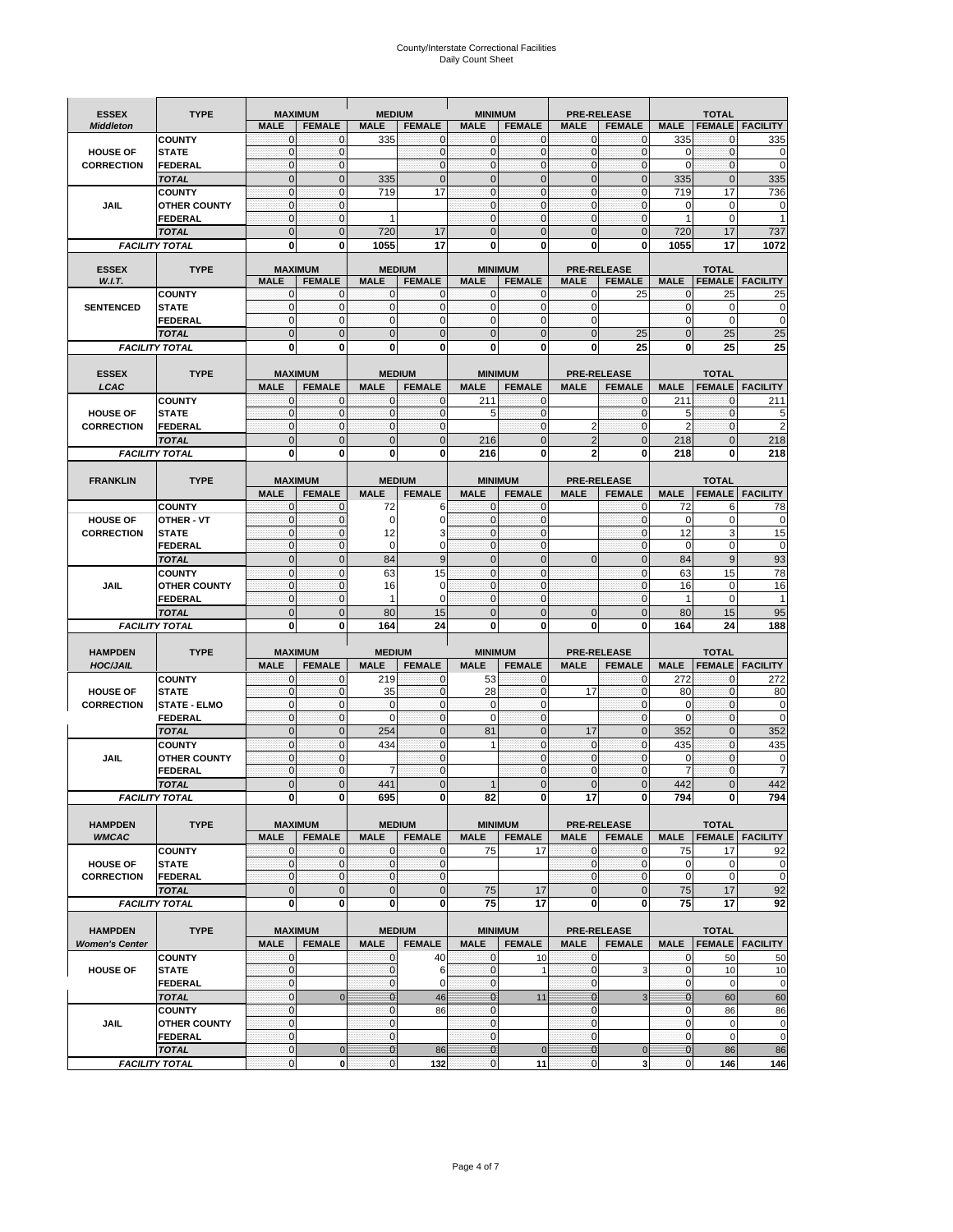|                   | <b>TYPE</b>                           |                              |                                 |                |                                |                            |                                  |                                   |                            |                  |                               |                        |
|-------------------|---------------------------------------|------------------------------|---------------------------------|----------------|--------------------------------|----------------------------|----------------------------------|-----------------------------------|----------------------------|------------------|-------------------------------|------------------------|
| <b>HAMPSHIRE</b>  |                                       | <b>MALE</b>                  | <b>MAXIMUM</b><br><b>FEMALE</b> | <b>MALE</b>    | <b>MEDIUM</b><br><b>FEMALE</b> | <b>MALE</b>                | <b>MINIMUM</b><br><b>FEMALE</b>  | <b>PRE-RELEASE</b><br><b>MALE</b> | <b>FEMALE</b>              | <b>MALE</b>      | <b>TOTAL</b><br><b>FEMALE</b> | <b>FACILITY</b>        |
|                   | <b>COUNTY</b>                         | $\mathbf{0}$                 | 0                               | 57             | $\mathbf{0}$                   | 33                         | $\mathbf{0}$                     | 3                                 |                            | 93               | 0                             | 93                     |
| <b>HOUSE OF</b>   | <b>STATE</b>                          | $\mathbf{0}$                 | $\mathbf{0}$                    | 4              | $\mathbf{0}$                   | 7                          | $\overline{0}$                   | 2                                 |                            | 13               | $\pmb{0}$                     | 13                     |
| <b>CORRECTION</b> | <b>FEDERAL</b>                        | $\bf 0$                      | $\mathbf 0$                     | $\mathbf 0$    | $\mathbf{0}$                   | $\mathbf 0$                | $\mathbf{0}$                     | $\mathbf{0}$                      |                            | 0                | $\pmb{0}$                     | $\mathbf 0$            |
|                   | <b>TOTAL</b>                          | $\mathbf{0}$                 | $\overline{0}$                  | 61             | $\mathbf{0}$                   | 40                         | $\mathbf{0}$                     | 5                                 |                            | 106              | $\mathbf{0}$                  | 106                    |
|                   | <b>COUNTY</b>                         | $\mathbf{0}$                 | $\mathbf{0}$                    | 103            | $\mathbf{0}$                   |                            | $\mathbf{0}$                     |                                   |                            | 103              | $\mathbf 0$                   | 103                    |
| JAIL              | <b>OTHER COUNTY</b>                   | $\pmb{0}$                    | $\mathbf 0$                     |                | $\mathbf 0$                    |                            | $\mathbf{0}$                     |                                   |                            | 0                | 0                             | 0                      |
|                   | <b>FEDERAL</b>                        | $\mathbf{0}$                 | $\mathbf{0}$                    | 4              | $\mathbf 0$                    |                            | $\overline{0}$                   |                                   |                            | 4                | $\mathbf{0}$                  | $\overline{4}$         |
|                   | <b>TOTAL</b>                          | $\mathbf{0}$                 | $\overline{0}$                  | 107            | $\mathbf 0$                    | $\overline{0}$             | $\overline{0}$                   | $\mathbf{0}$                      |                            | 107              | $\mathbf 0$                   | 107                    |
|                   | <b>FACILITY TOTAL</b>                 | 0                            | 0                               | 168            | 0                              | 40                         | 0                                | 5                                 |                            | 213              | 0                             | 213                    |
|                   |                                       |                              |                                 |                |                                |                            |                                  |                                   |                            |                  |                               |                        |
| <b>MIDDLESEX</b>  | <b>TYPE</b>                           | <b>MALE</b>                  | <b>MAXIMUM</b><br><b>FEMALE</b> | <b>MALE</b>    | <b>MEDIUM</b><br><b>FEMALE</b> | <b>MALE</b>                | <b>MINIMUM</b><br><b>FEMALE</b>  | <b>PRE-RELEASE</b><br><b>MALE</b> | <b>FEMALE</b>              | <b>MALE</b>      | <b>TOTAL</b><br><b>FEMALE</b> | <b>FACILITY</b>        |
| E. Cambridge      | <b>COUNTY</b>                         | 0                            | $\mathbf 0$                     | $\Omega$       | 0                              | $\mathbf 0$                | $\mathbf{0}$                     | 0                                 | 0                          | 0                | 0                             | 0                      |
| <b>HOUSE OF</b>   | <b>STATE</b>                          | $\pmb{0}$                    | $\mathbf{0}$                    | $\mathbf{0}$   | 0                              | $\bf 0$                    | $\overline{0}$                   | $\mathbf{0}$                      | $\mathbf 0$                | $\pmb{0}$        | $\pmb{0}$                     | 0                      |
| <b>CORRECTION</b> | <b>FEDERAL</b>                        | $\mathbf{0}$                 | 0                               | $\mathbf{0}$   | $\mathbf 0$                    | $\mathbf{0}$               | $\mathbf{0}$                     | $\mathbf 0$                       | $\mathbf 0$                | $\pmb{0}$        | $\mathbf 0$                   | 0                      |
|                   | <b>TOTAL</b>                          | $\mathbf{0}$                 | $\mathbf 0$                     | $\mathbf{0}$   | $\mathbf 0$                    | $\mathbf 0$                | $\mathbf{0}$                     | $\mathbf 0$                       | $\overline{0}$             | $\pmb{0}$        | $\mathbf 0$                   | $\mathbf 0$            |
|                   | <b>COUNTY</b>                         | $\mathbf{0}$                 | $\mathbf{0}$                    | $\mathbf{0}$   | $\mathbf{0}$                   | $\mathbf{0}$               | $\mathbf{0}$                     | $\mathbf{0}$                      | $\mathbf 0$                | $\mathbf{0}$     | $\mathbf 0$                   | 0                      |
| <b>JAIL</b>       | <b>OTHER COUNTY</b>                   | $\pmb{0}$                    | $\mathbf 0$                     | $\mathbf{0}$   | $\mathbf 0$                    | $\mathbf{0}$               | $\mathbf{0}$                     | $\mathbf 0$                       | $\mathbf 0$                | $\pmb{0}$        | 0                             | 0                      |
|                   | <b>FEDERAL</b>                        | $\mathbf{0}$                 | $\mathbf 0$                     | $\mathbf 0$    | $\mathbf 0$                    | $\mathbf 0$                | $\overline{0}$                   | $\mathbf{0}$                      | $\mathbf 0$                | $\mathbf{0}$     | $\mathbf{0}$                  | 0                      |
|                   | <b>TOTAL</b>                          | $\mathbf{0}$                 | $\overline{0}$                  | $\overline{0}$ | $\overline{0}$                 | $\overline{0}$             | $\overline{0}$                   | $\overline{0}$                    | $\overline{0}$             | $\mathbf{0}$     | $\mathbf 0$                   | $\overline{0}$         |
|                   | <b>FACILITY TOTAL</b>                 | 0                            | 0                               | 0              | 0                              | 0                          | $\mathbf{0}$                     | 0                                 | 0                          | 0                | 0                             | 0                      |
|                   |                                       |                              |                                 |                |                                |                            |                                  |                                   |                            |                  |                               |                        |
| <b>MIDDLESEX</b>  | <b>TYPE</b>                           |                              | <b>MAXIMUM</b>                  |                | <b>MEDIUM</b>                  |                            | <b>MINIMUM</b>                   |                                   | <b>PRE-RELEASE</b>         |                  | <b>TOTAL</b>                  |                        |
| <b>Billerica</b>  |                                       | <b>MALE</b>                  | <b>FEMALE</b>                   | <b>MALE</b>    | <b>FEMALE</b>                  | <b>MALE</b>                | <b>FEMALE</b>                    | <b>MALE</b>                       | <b>FEMALE</b>              | <b>MALE</b>      | <b>FEMALE</b>                 | <b>FACILITY</b>        |
| <b>HOUSE OF</b>   | <b>COUNTY</b><br><b>STATE</b>         |                              | 0<br>$\mathbf 0$                | 290            | 0<br>0                         | 15                         | $\mathbf{0}$<br>$\mathbf{0}$     | 17                                | $\mathbf 0$<br>$\mathbf 0$ | 322<br>0         | 0<br>$\mathbf 0$              | 322<br>0               |
| <b>CORRECTION</b> | FEDERAL                               |                              | 0                               |                | $\mathbf 0$                    |                            | $\mathbf{0}$                     |                                   | $\mathbf 0$                | 0                | 0                             | $\mathbf 0$            |
|                   | <b>TOTAL</b>                          | $\mathbf 0$                  | $\mathbf{0}$                    | 290            | $\mathbf 0$                    | 15                         | $\mathbf 0$                      | 17                                | $\mathbf 0$                | 322              | $\mathbf 0$                   | 322                    |
|                   | <b>COUNTY</b>                         |                              | $\mathbf 0$                     | 484            | $\mathbf 0$                    | $\mathbf{0}$               | $\mathbf{0}$                     | 0                                 | $\mathbf 0$                | 484              | $\mathbf{0}$                  | 484                    |
| JAIL              | <b>OTHER COUNTY</b>                   |                              | $\mathbf{0}$                    |                | $\mathbf 0$                    | $\bf 0$                    | $\mathbf{0}$                     | $\mathbf 0$                       | $\mathbf 0$                | 0                | 0                             | 0                      |
|                   | <b>FEDERAL</b>                        |                              | $\mathbf 0$                     |                | $\mathbf{0}$                   | $\mathbf 0$                | $\overline{0}$                   | $\mathbf{0}$                      | $\mathbf 0$                | $\Omega$         | $\mathbf{0}$                  | $\Omega$               |
|                   | <b>TOTAL</b>                          | $\mathbf{0}$                 | $\overline{0}$                  | 484            | $\overline{0}$                 | $\overline{0}$             | $\overline{0}$                   | $\overline{0}$                    | $\overline{0}$             | 484              | $\overline{0}$                | 484                    |
|                   | <b>FACILITY TOTAL</b>                 |                              | 0                               | 774            | 0                              | 15                         | $\mathbf 0$                      | 17                                | 0                          | 806              | 0                             | 806                    |
|                   |                                       |                              |                                 |                |                                |                            |                                  |                                   |                            |                  |                               |                        |
| <b>NORFOLK</b>    | <b>TYPE</b>                           |                              | <b>MAXIMUM</b>                  |                | <b>MEDIUM</b>                  |                            | <b>MINIMUM</b>                   | <b>PRE-RELEASE</b>                |                            |                  | <b>TOTAL</b>                  |                        |
| Dedham / RT 128   |                                       | <b>MALE</b>                  | <b>FEMALE</b>                   | <b>MALE</b>    | <b>FEMALE</b>                  | <b>MALE</b>                | <b>FEMALE</b>                    | <b>MALE</b>                       | <b>FEMALE</b>              | <b>MALE</b>      | <b>FEMALE</b>                 | <b>FACILITY</b>        |
|                   | <b>COUNTY</b>                         | $\mathbf{0}$                 | $\mathbf{0}$                    | 135            | $\mathbf{0}$                   |                            | $\mathbf{0}$                     | 22                                | $\mathbf{0}$               | 157              | 0                             | 157                    |
| <b>HOUSE OF</b>   | <b>STATE</b>                          | $\mathbf{0}$<br>$\mathbf{0}$ | $\mathbf 0$                     |                | 0                              |                            | $\overline{0}$<br>$\overline{0}$ |                                   | $\mathbf 0$                | 0<br>$\mathbf 0$ | $\pmb{0}$                     | 0<br>$\mathbf 0$       |
| <b>CORRECTION</b> | FEDERAL<br><b>TOTAL</b>               | $\pmb{0}$                    | $\mathbf{0}$<br>$\mathbf 0$     |                | $\mathbf 0$<br>$\mathbf 0$     | $\mathbf 0$                | $\mathbf 0$                      | 22                                | $\mathbf 0$<br>$\mathbf 0$ | 157              | $\mathbf 0$<br>$\pmb{0}$      | 157                    |
|                   | <b>COUNTY</b>                         | $\pmb{0}$                    | $\mathbf 0$                     | 135<br>267     | $\mathbf 0$                    | $\mathbf{0}$               | $\mathbf{0}$                     | $\mathbf{0}$                      | $\mathbf 0$                | 267              | $\mathbf 0$                   | 267                    |
| <b>JAIL</b>       | <b>INS</b>                            | $\mathbf{0}$                 | $\mathbf 0$                     |                | $\mathbf{0}$                   | $\mathbf 0$                | $\mathbf{0}$                     | $\mathbf 0$                       | $\mathbf 0$                | 0                | $\mathbf 0$                   | 0                      |
|                   | FEDERAL                               | $\pmb{0}$                    | $\mathbf 0$                     | 54             | $\mathbf 0$                    | $\mathbf{0}$               | $\mathbf{0}$                     | $\mathbf 0$                       | $\mathbf 0$                | 54               | 0                             | 54                     |
|                   | <b>TOTAL</b>                          | $\mathbf{0}$                 | $\overline{0}$                  | 321            | $\mathbf 0$                    | $\overline{0}$             | $\overline{0}$                   | $\mathbf{0}$                      | $\overline{0}$             | 321              | $\mathbf{0}$                  | 321                    |
|                   | <b>FACILITY TOTAL</b>                 | $\mathbf 0$                  | $\mathbf 0$                     | 456            | 0                              | 0                          | $\mathbf{0}$                     | 22                                | 0                          | 478              | 0                             | 478                    |
|                   |                                       |                              |                                 |                |                                |                            |                                  |                                   |                            |                  |                               |                        |
| <b>NORFOLK</b>    | <b>TYPE</b>                           |                              | <b>MAXIMUM</b>                  |                | <b>MEDIUM</b>                  |                            | <b>MINIMUM</b>                   | <b>PRE-RELEASE</b>                |                            |                  | <b>TOTAL</b>                  |                        |
| <b>Braintree</b>  |                                       | <b>MALE</b>                  | <b>FEMALE</b>                   | <b>MALE</b>    | <b>FEMALE</b>                  | <b>MALE</b>                | <b>FEMALE</b>                    | <b>MALE</b>                       | <b>FEMALE</b>              | <b>MALE</b>      | <b>FEMALE</b>                 | <b>FACILITY</b>        |
|                   | <b>COUNTY</b>                         | $\mathbf{0}$                 | $\mathbf{0}$                    | $\mathbf 0$    | 0                              | 0                          | $\mathbf{0}$                     | 0                                 | $\mathbf{0}$               | $\mathbf 0$      | 0                             | 0                      |
| <b>HOUSE OF</b>   | <b>STATE</b>                          | $\Omega$                     | $\Omega$                        | $\Omega$       | $\overline{0}$                 | $\mathbf{0}$               | $\Omega$                         | $\mathbf{0}$                      | $\Omega$                   | $\Omega$         | $\Omega$                      | $\overline{0}$         |
| <b>CORRECTION</b> | FEDERAL                               | $\mathbf 0$                  | 0                               | $\mathbf 0$    | $\pmb{0}$                      | $\bf 0$                    | $\overline{0}$                   | $\pmb{0}$                         | 0                          | $\mathbf 0$      | $\mathbf 0$                   | $\mathbf 0$            |
|                   | <b>TOTAL</b>                          | $\mathbf 0$                  | $\mathbf 0$                     | $\mathbf{0}$   | $\mathbf 0$                    | $\mathbf 0$                | $\mathbf{0}$                     | $\mathbf 0$                       | $\mathbf 0$                | $\mathbf 0$      | $\mathbf 0$                   | $\mathbf 0$            |
|                   | <b>FACILITY TOTAL</b>                 | $\mathbf 0$                  | 0                               | $\bf{0}$       | 0                              | $\mathbf 0$                | <sub>0</sub>                     | 0                                 | 0                          | $\mathbf 0$      | $\mathbf 0$                   | $\mathbf{0}$           |
| <b>PLYMOUTH</b>   | <b>TYPE</b>                           |                              | <b>MAXIMUM</b>                  |                | <b>MEDIUM</b>                  |                            | <b>MINIMUM</b>                   |                                   | <b>PRE-RELEASE</b>         |                  | <b>TOTAL</b>                  |                        |
|                   |                                       | <b>MALE</b>                  | <b>FEMALE</b>                   | <b>MALE</b>    | <b>FEMALE</b>                  | <b>MALE</b>                | <b>FEMALE</b>                    | <b>MALE</b>                       | <b>FEMALE</b>              | <b>MALE</b>      |                               | <b>FEMALE FACILITY</b> |
|                   | <b>COUNTY</b>                         | $\mathbf 0$                  | 0                               | 137            | 0                              |                            | $\overline{0}$                   | $\mathbf 0$                       | 0                          | 137              | $\mathbf{0}$                  | 137                    |
|                   |                                       |                              | 0                               | 59             | $\mathbf 0$                    |                            | $\overline{0}$                   | $\mathbf 0$                       | 0                          | 59               | $\mathbf 0$                   | 59                     |
| <b>HOUSE OF</b>   | <b>STATE</b>                          | $\mathbf{0}$                 |                                 |                |                                |                            |                                  |                                   |                            | $\mathbf 0$      |                               | $\mathbf 0$            |
| <b>CORRECTION</b> | <b>FEDERAL</b>                        | $\pmb{0}$                    | $\mathbf 0$                     | $\mathbf 0$    | $\bf{0}$                       |                            | $\overline{0}$                   | $\pmb{0}$                         | $\mathbf 0$                |                  | $\mathbf{0}$                  |                        |
|                   | <b>DYS</b>                            | $\mathbf{0}$                 | $\mathbf{0}$                    |                | $\mathbf{0}$                   |                            | $\overline{0}$                   | $\mathbf 0$                       | $\mathbf{0}$               | $\mathbf 0$      | $\mathbf{O}$                  | $\mathbf 0$            |
|                   | <b>TOTAL</b>                          | $\mathbf 0$                  | $\bf 0$                         | 196            | $\pmb{0}$                      | $\mathbf 0$                | $\overline{0}$                   | $\mathbf{0}$                      | $\pmb{0}$                  | 196              | $\mathbf{0}$                  | 196                    |
|                   | <b>COUNTY</b>                         | $\mathbf{0}$                 | $\mathbf 0$                     | 273            | $\mathbf{0}$                   | $\mathbf 0$                | $\overline{0}$                   | $\mathbf{0}$                      | $\mathbf 0$                | 273              | $\mathbf 0$                   | 273                    |
| <b>JAIL</b>       | <b>OTHER COUNTY</b>                   | $\mathbf{0}$                 | $\mathbf 0$                     | 256            | $\mathbf 0$                    | $\mathbf{0}$               | $\overline{0}$                   | $\mathbf{0}$                      | 0                          | 256              | $\mathbf 0$                   | 256                    |
|                   | <b>FEDERAL</b>                        | $\pmb{0}$                    | $\mathbf 0$                     | 177            | $\mathbf 0$                    | $\mathbf 0$                | $\overline{0}$                   | $\mathbf{0}$                      | 0                          | 177              | $\mathbf 0$                   | 177                    |
|                   | 52A's                                 | $\mathbf{0}$                 | $\mathbf{0}$                    |                | $\mathbf 0$                    | $\mathbf 0$                | $\overline{0}$                   | $\mathbf{0}$                      | $\mathbf{0}$               | $\mathbf 0$      | $\mathbf{0}$                  | $\mathbf 0$            |
|                   | Non 52A's                             | $\mathbf 0$                  | $\mathbf 0$                     |                | $\pmb{0}$                      | $\mathbf 0$                | $\overline{0}$                   | $\mathbf 0$                       | 0                          | $\mathbf{0}$     | $\overline{0}$                | $\mathbf 0$            |
|                   | <b>TOTAL</b><br><b>FACILITY TOTAL</b> | $\mathbf 0$<br>0             | $\mathbf 0$<br>0                | 706<br>902     | $\mathbf 0$<br>0               | $\mathbf 0$<br>$\mathbf 0$ | $\mathbf 0$<br>$\mathbf{0}$      | $\mathbf 0$<br>0                  | $\mathbf 0$<br>0           | 706<br>902       | $\mathbf 0$<br>0              | 706<br>902             |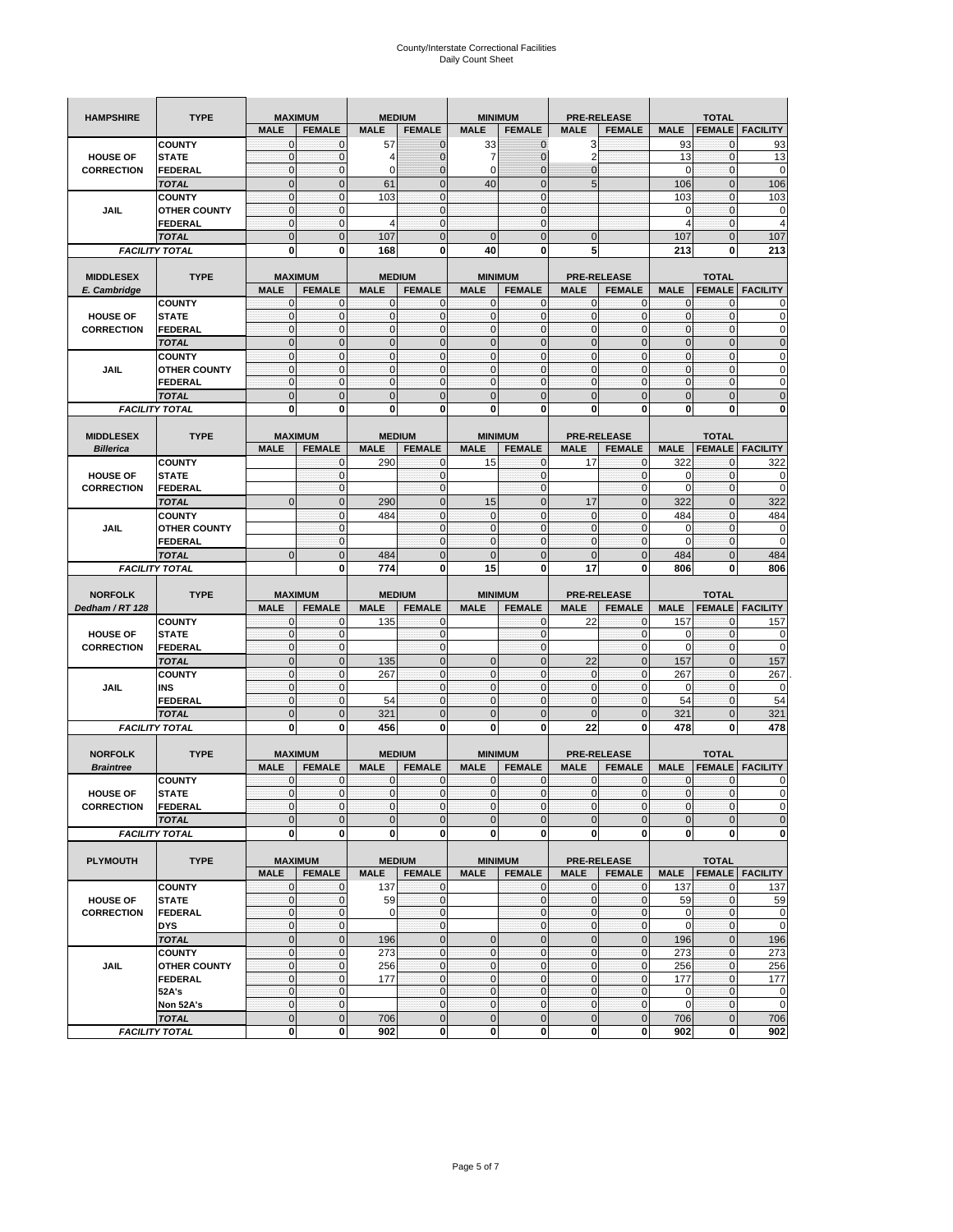# County/Interstate Correctional Facilities Daily Count Sheet

| <b>SUFFOLK</b>        | <b>TYPE</b>           | <b>MAXIMUM</b>               |                |             | <b>MEDIUM</b>  |                | <b>MINIMUM</b> |                    | <b>PRE-RELEASE</b> |                | <b>TOTAL</b>  |                        |
|-----------------------|-----------------------|------------------------------|----------------|-------------|----------------|----------------|----------------|--------------------|--------------------|----------------|---------------|------------------------|
| <b>Nashua Street</b>  |                       | <b>MALE</b>                  | <b>FEMALE</b>  | <b>MALE</b> | <b>FEMALE</b>  | <b>MALE</b>    | <b>FEMALE</b>  | <b>MALE</b>        | <b>FEMALE</b>      | <b>MALE</b>    | <b>FEMALE</b> | <b>FACILITY</b>        |
|                       | <b>COUNTY</b>         | $\Omega$                     | $\mathbf{0}$   | 542         |                | $\mathbf 0$    | $\Omega$       | $\mathbf{0}$       | $\Omega$           | 542            | $\Omega$      | 542                    |
| <b>JAIL</b>           | <b>OTHER COUNTY</b>   | $\Omega$                     | $\mathbf{0}$   |             | $\mathbf{0}$   | $\mathbf 0$    | $\Omega$       | $\mathbf{0}$       | $\Omega$           | $\overline{0}$ | $\Omega$      | 0                      |
|                       | <b>FEDERAL</b>        | $\Omega$                     | $\mathbf{0}$   |             | $\mathbf{0}$   | $\mathbf{0}$   | $\Omega$       | $\Omega$           | $\Omega$           | $\Omega$       | $\Omega$      | $\Omega$               |
|                       | <b>TOTAL</b>          | $\mathbf{0}$                 | $\overline{0}$ | 542         | $\overline{0}$ | $\mathbf 0$    | $\overline{0}$ | $\overline{0}$     | $\overline{0}$     | 542            | $\mathbf{0}$  | 542                    |
|                       | <b>FACILITY TOTAL</b> | $\mathbf{0}$                 | $\mathbf{0}$   | 542         | $\bf{0}$       | 0              | $\mathbf{0}$   | $\mathbf{0}$       | $\bf{0}$           | 542            | 0             | 542                    |
|                       |                       |                              |                |             |                |                |                |                    |                    |                |               |                        |
| <b>SUFFOLK</b>        | <b>TYPE</b>           | <b>MAXIMUM</b>               |                |             | <b>MEDIUM</b>  |                | <b>MINIMUM</b> | <b>PRE-RELEASE</b> |                    |                | <b>TOTAL</b>  |                        |
| South Bay             |                       | <b>MALE</b>                  | <b>FEMALE</b>  | <b>MALE</b> | <b>FEMALE</b>  | <b>MALE</b>    | <b>FEMALE</b>  | <b>MALE</b>        | <b>FEMALE</b>      | <b>MALE</b>    | <b>FEMALE</b> | <b>FACILITY</b>        |
|                       | <b>COUNTY</b>         | $\Omega$                     | $\mathbf{0}$   | 574         | 244            | $\mathbf 0$    | $\Omega$       | 6                  |                    | 580            | 244           | 824                    |
| <b>HOUSE OF</b>       | <b>STATE</b>          | $\Omega$                     | $\mathbf{0}$   |             | 1              | $\Omega$       | $\Omega$       |                    |                    | $\mathbf{0}$   |               | 1                      |
| <b>CORRECTION</b>     | FEDERAL               | $\mathbf{0}$                 | $\mathbf{0}$   |             |                | $\mathbf{0}$   | $\Omega$       |                    |                    | $\Omega$       | $\Omega$      | $\mathbf 0$            |
|                       | <b>TOTAL</b>          | $\mathbf{0}$                 | $\overline{0}$ | 574         | 245            | $\overline{0}$ | $\mathbf{0}$   | 6                  | $\mathbf{0}$       | 580            | 245           | 825                    |
|                       | <b>FACILITY TOTAL</b> | $\Omega$                     | 0              | 574         | 245            | 0              | 0              | 6                  | 0                  | 580            | 245           | 825                    |
| <b>WORCESTER</b>      |                       | <b>MAXIMUM</b>               |                |             | <b>MEDIUM</b>  |                | <b>MINIMUM</b> | <b>PRE-RELEASE</b> |                    |                | <b>TOTAL</b>  |                        |
|                       |                       | <b>MALE</b>                  | <b>FEMALE</b>  | <b>MALE</b> | <b>FEMALE</b>  | <b>MALE</b>    | <b>FEMALE</b>  | <b>MALE</b>        | <b>FEMALE</b>      | <b>MALE</b>    |               | <b>FEMALE FACILITY</b> |
|                       | <b>COUNTY</b>         |                              |                |             |                |                |                |                    |                    | 341            |               | 341                    |
| <b>HOUSE OF</b>       | <b>STATE</b>          |                              |                |             |                |                |                |                    |                    | $\Omega$       | O             | $\Omega$               |
|                       |                       |                              |                |             |                |                |                |                    |                    |                |               |                        |
| <b>CORRECTION</b>     | FEDERAL               |                              |                |             |                |                |                |                    |                    | $\Omega$       | $\Omega$      | $\Omega$               |
|                       | <b>TOTAL</b>          | $\Omega$                     | $\Omega$       | $\Omega$    | $\Omega$       | $\Omega$       | $\Omega$       | $\Omega$           | $\Omega$           | 341            | $\Omega$      | 341                    |
|                       | <b>COUNTY</b>         |                              |                |             |                |                |                |                    |                    | 462            | $\Omega$      | 462                    |
| <b>JAIL</b>           | <b>OTHER COUNTY</b>   |                              |                |             |                |                |                |                    |                    | 0              | $\Omega$      | $\mathbf 0$            |
|                       | FEDERAL               |                              |                |             |                |                |                |                    |                    | $\Omega$       | $\Omega$      | $\mathbf 0$            |
|                       | <b>TOTAL</b>          | $\Omega$                     | $\mathbf 0$    | $\mathbf 0$ | $\Omega$       | $\mathbf 0$    | $\Omega$       | $\Omega$           | $\Omega$           | 462            | $\Omega$      | 462                    |
|                       | <b>FACILITY TOTAL</b> | 0                            | $\mathbf{0}$   | $\mathbf 0$ | 0              | $\mathbf{0}$   | 0              | $\mathbf{0}$       | $\Omega$           | 803            | $\bf{0}$      | 803                    |
| <b>FEDERAL BUREAU</b> |                       | <b>STATE</b>                 |                |             |                |                |                |                    |                    |                |               |                        |
| OF PRISONS            | <b>TYPE</b>           | <b>TOTAL</b>                 | 12             |             |                |                |                |                    |                    |                |               |                        |
|                       |                       | <b>STATE</b>                 |                |             |                |                |                |                    |                    |                |               |                        |
| <b>DYS</b>            | <b>TYPE</b>           | <b>TOTAL</b>                 | 1              |             |                |                |                |                    |                    |                |               |                        |
| <b>INTERSTATES</b>    | <b>TYPE</b>           | <b>STATE</b><br><b>TOTAL</b> | 80             |             |                |                |                |                    |                    |                |               |                        |

\*Data for county facilities is provided by the MA County Sheriffs.